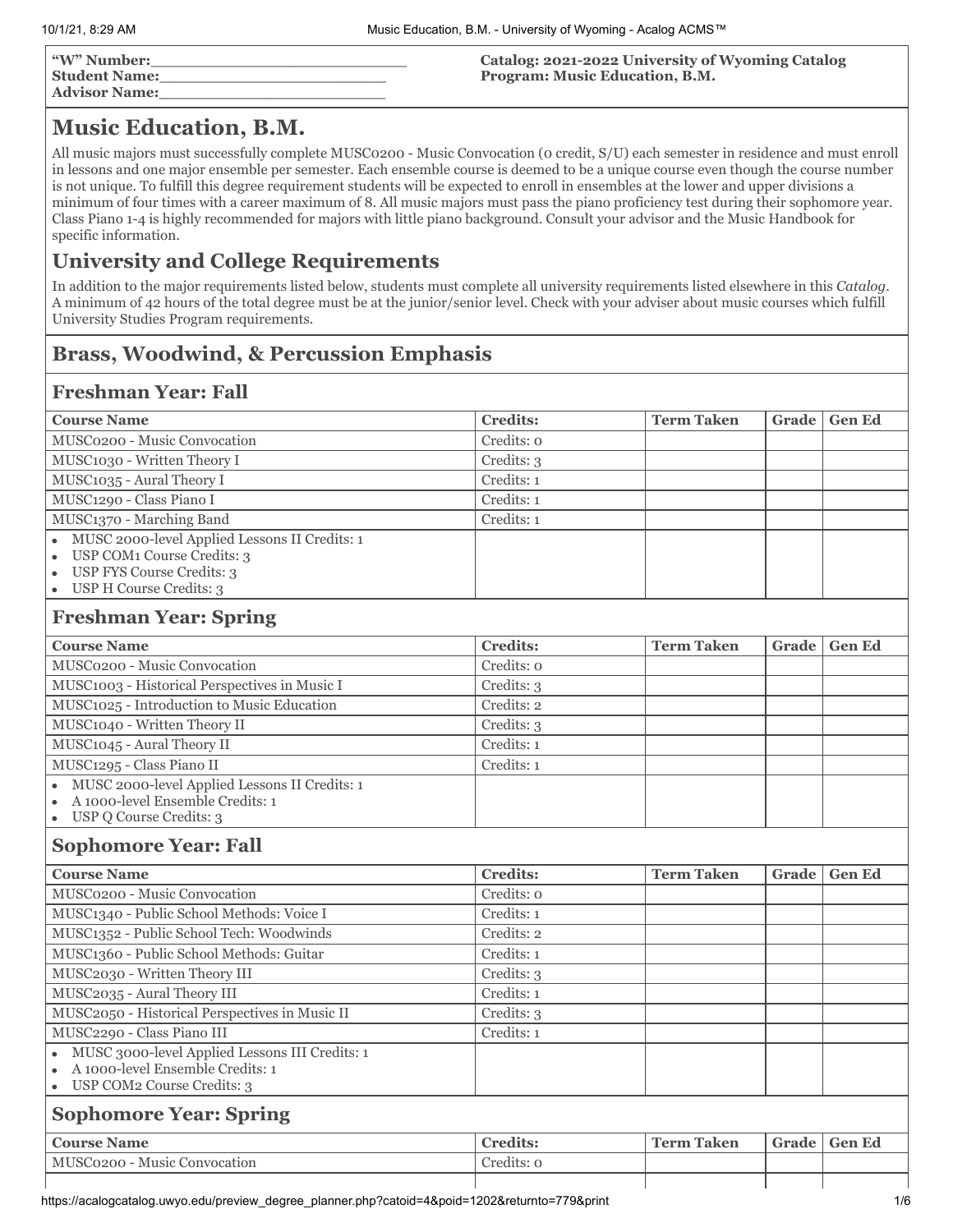| 10/1/21, 8:29 AM<br>Music Education, B.M. - University of Wyoming - Acalog ACMS™                              |                 |                   |       |               |
|---------------------------------------------------------------------------------------------------------------|-----------------|-------------------|-------|---------------|
| MUSC1312 - Public School Tech: Brass                                                                          | Credits: 2      |                   |       |               |
| MUSC1332 - Public School Tech: Strings                                                                        | Credits: 2      |                   |       |               |
| MUSC2040 - Written Theory IV                                                                                  | Credits: 3      |                   |       |               |
| MUSC2045 - Aural Theory IV                                                                                    | Credits: 1      |                   |       |               |
| MUSC2055 - Historical Perspectives II                                                                         | Credits: 3      |                   |       |               |
| MUSC2295 - Class Piano IV                                                                                     | Credits: 1      |                   |       |               |
| MUSC2395 - Piano Proficiency                                                                                  | Credits: o      |                   |       |               |
| MUSC3255 - Sophomore Qualifying Performance Jury                                                              | Credits: o      |                   |       |               |
| MUSC3265 - Music Education Proficiency Review                                                                 | Credits: o      |                   |       |               |
| MUSC 3000-level Applied Lessons III Credits: 1<br>A 1000-level Ensemble Credits: 1<br>USP V Course Credits: 3 |                 |                   |       |               |
| <b>Junior Year: Fall</b>                                                                                      |                 |                   |       |               |
| <b>Course Name</b>                                                                                            | <b>Credits:</b> | <b>Term Taken</b> | Grade | <b>Gen Ed</b> |
| EDST2450 - Foundations of Development and Learning                                                            | Credits: 3      |                   |       |               |
| MUSC0200 - Music Convocation                                                                                  | Credits: o      |                   |       |               |
| MUSC1322 - Public School Tech: Percussion                                                                     | Credits: 2      |                   |       |               |
| MUSC4070 - Conducting                                                                                         | Credits: 3      |                   |       |               |
| MUSC4455 - Elem General Music Methods                                                                         | Credits: 3      |                   |       |               |
| MUSC4705 - Elementary Music Ed Practicum                                                                      | Credits: 1      |                   |       |               |
| MUSC4750 - Marching Band Techniques                                                                           | Credits: 1      |                   |       |               |
| MUSC 4000-level Applied Lessons IV Credits: 1<br>A 3000-level Ensemble Credits: 1                             |                 |                   |       |               |
| <b>Junior Year: Spring</b>                                                                                    |                 |                   |       |               |
| <b>Course Name</b>                                                                                            | <b>Credits:</b> | <b>Term Taken</b> | Grade | <b>Gen Ed</b> |
| EDEX2484 - Introduction to Special Education                                                                  | Credits: 3      |                   |       |               |
| MUSC0200 - Music Convocation                                                                                  | Credits: o      |                   |       |               |
| MUSC4380 - Jazz Techniques                                                                                    | Credits: 2      |                   |       |               |
| MUSC4460 - Choral Music Methods                                                                               | Credits: 3      |                   |       |               |
| MUSC4620 - Practicum in Music Education                                                                       | Credits: 1      |                   |       |               |
| MUSC4780 - Instrumental Conducting and Repertory                                                              | Credits: 2      |                   |       |               |
| MUSC 4000-level Applied Lessons IV Credits: 1<br>A 3000-level Ensemble Credits: 1                             |                 |                   |       |               |
| USP PN Course Credits: 3                                                                                      |                 |                   |       |               |
| <b>Senior Year: Fall</b>                                                                                      |                 |                   |       |               |
| <b>Course Name</b>                                                                                            | <b>Credits:</b> | <b>Term Taken</b> | Grade | <b>Gen Ed</b> |
| MUSC0200 - Music Convocation                                                                                  | Credits: o      |                   |       |               |
| MUSC3015 - Introduction to the Music of the World's Peoples                                                   | Credits: 3      |                   |       |               |
| MUSC4155 - Senior Music Education Recital                                                                     | Credits: o      |                   |       |               |
|                                                                                                               |                 |                   |       |               |
| MUSC4465 - Instrumental Music Methods                                                                         | Credits: 3      |                   |       |               |

A 3000-level Ensemble Credits: 1  $\bullet$ USP PN Course Credits: 3  $\bullet$ 

MUSC 5000-level Applied Lessons V Credits: 2

# **Senior Year: Spring**

 $\bullet$ 

\*No other coursework may be taken during residency; requires 2.750 UW GPA and 3.000 GPA in major content courses.

| <b>Course Name</b>                              | <b>Credits:</b> | ' Term Taken | Grade   Gen Ed |
|-------------------------------------------------|-----------------|--------------|----------------|
| MUSC4700 - Elementary Student Teaching in Music | Credits: 8      |              |                |
| MUSC4710 - Secondary Student Teaching in Music  | Credits: 8      |              |                |

# **Degree Total: 121 Hours**

## **String Emphasis**

**Freshman Year: Fall**

 $\mathbf{I}$ 

 $\mathbf{I}$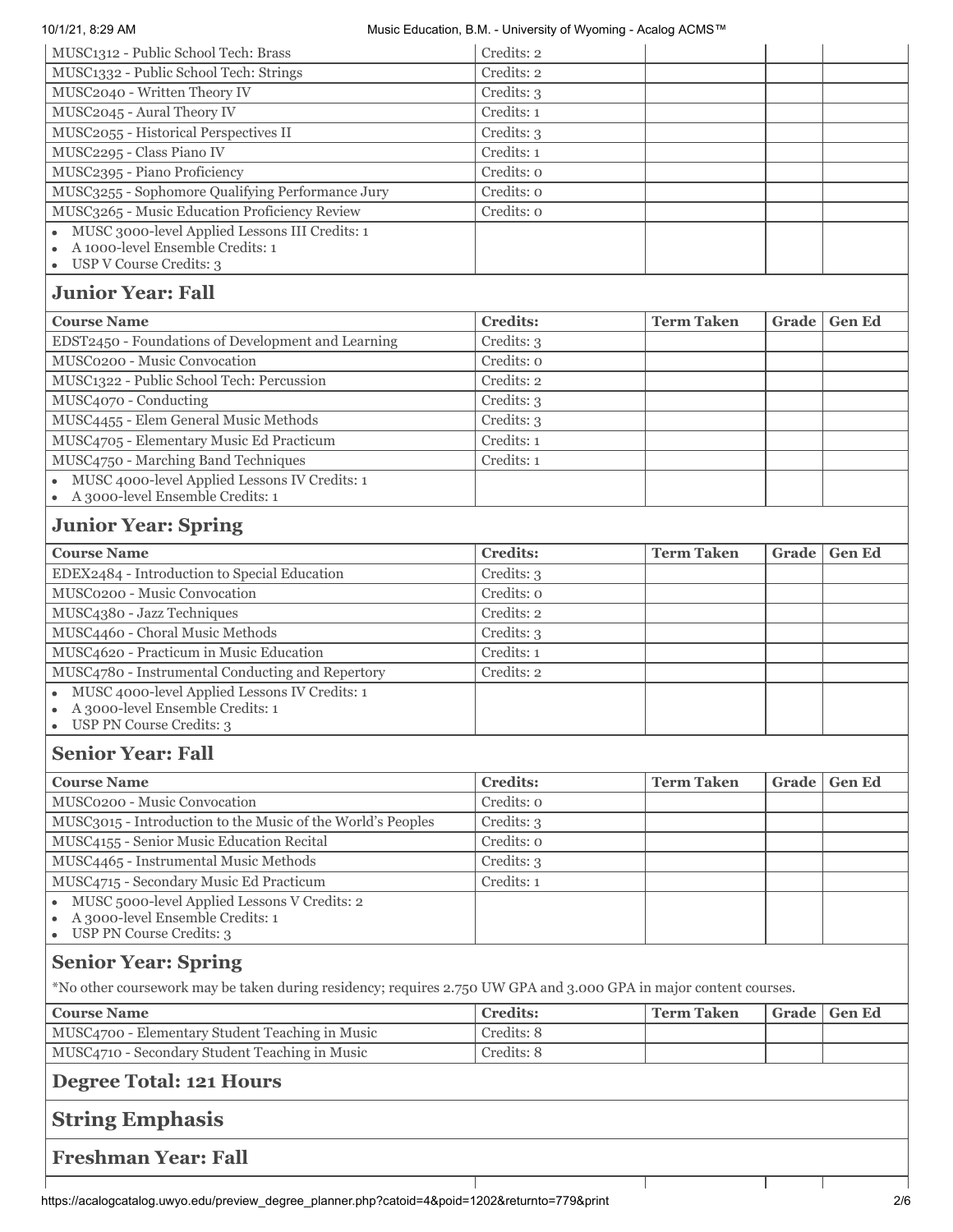### 10/1/21, 8:29 AM Music Education, B.M. - University of Wyoming - Acalog ACMS™

| <b>Course Name</b>                                                                                           | <b>Credits:</b> | <b>Term Taken</b> |       | Grade   Gen Ed |
|--------------------------------------------------------------------------------------------------------------|-----------------|-------------------|-------|----------------|
| MUSC0200 - Music Convocation                                                                                 | Credits: o      |                   |       |                |
| MUSC1030 - Written Theory I                                                                                  | Credits: 3      |                   |       |                |
| MUSC1035 - Aural Theory I                                                                                    | Credits: 1      |                   |       |                |
| MUSC1290 - Class Piano I                                                                                     | Credits: 1      |                   |       |                |
| MUSC 2000-level Applied Lessons II Credits: 1<br>$\bullet$                                                   |                 |                   |       |                |
| A 1000-level Ensemble Credits: 1<br>$\bullet$                                                                |                 |                   |       |                |
| USP COM1 Course Credits: 3                                                                                   |                 |                   |       |                |
| • USP FYS Course Credits: 3                                                                                  |                 |                   |       |                |
| <b>Freshman Year: Spring</b>                                                                                 |                 |                   |       |                |
| <b>Course Name</b>                                                                                           | <b>Credits:</b> | <b>Term Taken</b> | Grade | <b>Gen Ed</b>  |
| MUSC0200 - Music Convocation                                                                                 | Credits: o      |                   |       |                |
| MUSC1003 - Historical Perspectives in Music I                                                                | Credits: 3      |                   |       |                |
| MUSC1025 - Introduction to Music Education                                                                   | Credits: 2      |                   |       |                |
| MUSC1040 - Written Theory II                                                                                 | Credits: 3      |                   |       |                |
| MUSC1045 - Aural Theory II                                                                                   | Credits: 1      |                   |       |                |
| MUSC1295 - Class Piano II                                                                                    | Credits: 1      |                   |       |                |
| MUSC 2000-level Applied Lessons II Credits: 1<br>$\bullet$                                                   |                 |                   |       |                |
| A 1000-level Ensemble Credits: 1<br>$\bullet$<br>• USP Q Course Credits: 3                                   |                 |                   |       |                |
|                                                                                                              |                 |                   |       |                |
| <b>Sophomore Year: Fall</b>                                                                                  |                 |                   |       |                |
| <b>Course Name</b>                                                                                           | <b>Credits:</b> | <b>Term Taken</b> | Grade | <b>Gen Ed</b>  |
| MUSC0200 - Music Convocation                                                                                 | Credits: o      |                   |       |                |
| MUSC1352 - Public School Tech: Woodwinds                                                                     | Credits: 2      |                   |       |                |
| MUSC1340 - Public School Methods: Voice I                                                                    | Credits: 1      |                   |       |                |
| MUSC1360 - Public School Methods: Guitar                                                                     | Credits: 1      |                   |       |                |
| MUSC2030 - Written Theory III                                                                                | Credits: 3      |                   |       |                |
| MUSC2035 - Aural Theory III                                                                                  | Credits: 1      |                   |       |                |
| MUSC2050 - Historical Perspectives in Music II                                                               | Credits: 3      |                   |       |                |
| MUSC2290 - Class Piano III                                                                                   | Credits: 1      |                   |       |                |
| MUSC 3000-level Applied Lessons III Credits:1<br>$\bullet$                                                   |                 |                   |       |                |
| A 1000-level Ensemble Credits: 1<br>$\bullet$<br>USP COM2 Course Credits: 3                                  |                 |                   |       |                |
|                                                                                                              |                 |                   |       |                |
| <b>Sophomore Year: Spring</b>                                                                                |                 |                   |       |                |
| <b>Course Name</b>                                                                                           | <b>Credits:</b> | <b>Term Taken</b> | Grade | <b>Gen Ed</b>  |
| MUSC0200 - Music Convocation                                                                                 | Credits: o      |                   |       |                |
| MUSC1312 - Public School Tech: Brass                                                                         | Credits: 2      |                   |       |                |
| MUSC1322 - Public School Tech: Percussion                                                                    | Credits: 2      |                   |       |                |
| MUSC2040 - Written Theory IV                                                                                 | Credits: 3      |                   |       |                |
| MUSC2045 - Aural Theory IV                                                                                   | Credits: 1      |                   |       |                |
| MUSC2055 - Historical Perspectives II                                                                        | Credits: 3      |                   |       |                |
| MUSC2295 - Class Piano IV                                                                                    | Credits: 1      |                   |       |                |
| MUSC2395 - Piano Proficiency                                                                                 | Credits: o      |                   |       |                |
| MUSC3255 - Sophomore Qualifying Performance Jury                                                             | Credits: o      |                   |       |                |
| MUSC3265 - Music Education Proficiency Review                                                                | Credits: o      |                   |       |                |
| MUSC 3000-level Applied Lessons III Credits: 1<br>$\bullet$<br>A 1000-level Ensemble Credits: 1<br>$\bullet$ |                 |                   |       |                |
| USP V Course Credits: 3                                                                                      |                 |                   |       |                |
| <b>Junior Year: Fall</b>                                                                                     |                 |                   |       |                |
| <b>Course Name</b>                                                                                           | <b>Credits:</b> | <b>Term Taken</b> | Grade | <b>Gen Ed</b>  |
| EDST2450 - Foundations of Development and Learning                                                           | Credits: 3      |                   |       |                |
| MUSC0200 - Music Convocation                                                                                 | Credits: 0      |                   |       |                |
| MUSC1322 - Public School Tech: Percussion                                                                    | Credits: 2      |                   |       |                |

MUSC4455 - Elem General Music Methods Credits: 3 MUSC4705 - Elementary Music Ed Practicum Credits: 1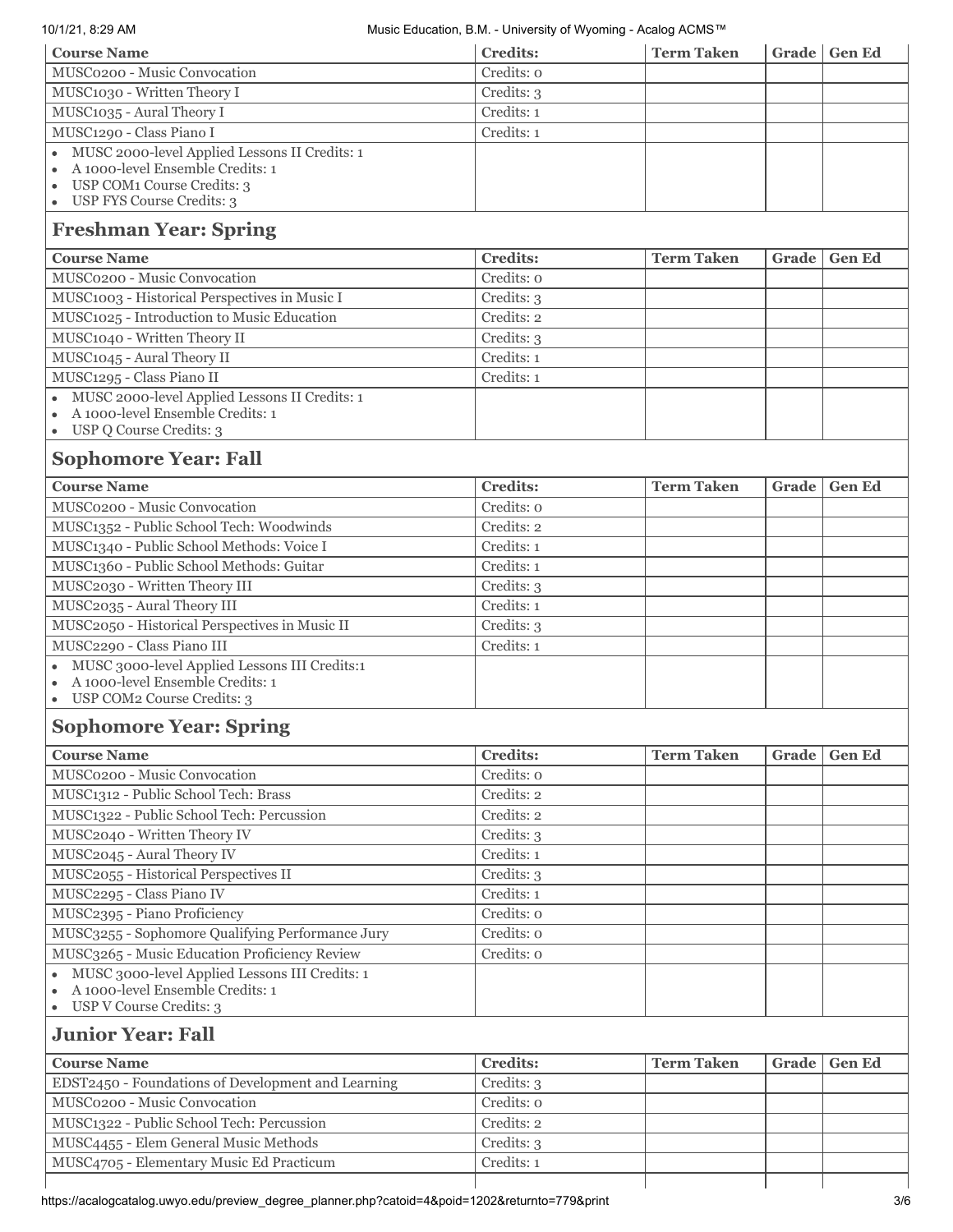| 10/1/21, 8:29 AM                                                                                                                                                      | Music Education, B.M. - University of Wyoming - Acalog ACMS™ |                   |       |               |
|-----------------------------------------------------------------------------------------------------------------------------------------------------------------------|--------------------------------------------------------------|-------------------|-------|---------------|
| MUSC4070 - Conducting                                                                                                                                                 | Credits: 3                                                   |                   |       |               |
| MUSC 1*** Second String Instrument Credits: 1                                                                                                                         |                                                              |                   |       |               |
| MUSC 4000-level Applied Lessons IV Credits: 1                                                                                                                         |                                                              |                   |       |               |
| A 3000-level Ensemble Credits: 1                                                                                                                                      |                                                              |                   |       |               |
| <b>Junior Year: Spring</b>                                                                                                                                            |                                                              |                   |       |               |
| <b>Course Name</b>                                                                                                                                                    | <b>Credits:</b>                                              | <b>Term Taken</b> | Grade | <b>Gen Ed</b> |
| EDEX2484 - Introduction to Special Education                                                                                                                          | Credits: 3                                                   |                   |       |               |
| MUSC0200 - Music Convocation                                                                                                                                          | Credits: o                                                   |                   |       |               |
| MUSC4460 - Choral Music Methods                                                                                                                                       | Credits: 3                                                   |                   |       |               |
| MUSC4620 - Practicum in Music Education                                                                                                                               | Credits: 1                                                   |                   |       |               |
| MUSC4780 - Instrumental Conducting and Repertory                                                                                                                      | Credits: 2                                                   |                   |       |               |
| MUSC 1 Second String Instrument Credits: 1 ***<br>MUSC 4000-level Applied Lessons IV Credits: 1<br>A 3000-level Ensemble Credits: 1<br>USP PN Course Credits: 3       |                                                              |                   |       |               |
| <b>Senior Year: Fall</b>                                                                                                                                              |                                                              |                   |       |               |
| <b>Course Name</b>                                                                                                                                                    | <b>Credits:</b>                                              | <b>Term Taken</b> | Grade | <b>Gen Ed</b> |
| MUSC0200 - Music Convocation                                                                                                                                          | Credits: o                                                   |                   |       |               |
| MUSC3015 - Introduction to the Music of the World's Peoples                                                                                                           | Credits: 3                                                   |                   |       |               |
| MUSC4155 - Senior Music Education Recital                                                                                                                             | Credits: 0                                                   |                   |       |               |
| MUSC4715 - Secondary Music Ed Practicum                                                                                                                               | Credits: 1                                                   |                   |       |               |
| MUSC4465 - Instrumental Music Methods                                                                                                                                 | Credits: 3                                                   |                   |       |               |
| MUSC 5000-level Applied Lessons V Credits: 2<br>A 3000-level Ensemble Credits: 1<br>USP PN Course Credits: 3<br>USP H Course Credits: 3                               |                                                              |                   |       |               |
| <b>Senior Year: Spring</b><br>*No other coursework may be taken during residency; requires 2.750 UW GPA and 3.000 GPA in major content courses.<br><b>Course Name</b> | <b>Credits:</b>                                              | <b>Term Taken</b> | Grade | <b>Gen Ed</b> |
| MUSC4700 - Elementary Student Teaching in Music                                                                                                                       | Credits: 8                                                   |                   |       |               |
| MUSC4710 - Secondary Student Teaching in Music                                                                                                                        | Credits: 8                                                   |                   |       |               |
| <b>Degree Total: 126 Hours</b>                                                                                                                                        |                                                              |                   |       |               |
| <b>Vocal Emphasis</b>                                                                                                                                                 |                                                              |                   |       |               |
| <b>Freshman Year: Fall</b>                                                                                                                                            |                                                              |                   |       |               |
| <b>Course Name</b>                                                                                                                                                    | <b>Credits:</b>                                              | <b>Term Taken</b> | Grade | <b>Gen Ed</b> |
| MUSC0200 - Music Convocation                                                                                                                                          | Credits: o                                                   |                   |       |               |
| MUSC1030 - Written Theory I                                                                                                                                           | Credits: 3                                                   |                   |       |               |
| MUSC1035 - Aural Theory I                                                                                                                                             | Credits: 1                                                   |                   |       |               |
| MUSC1290 - Class Piano I                                                                                                                                              | Credits: 1                                                   |                   |       |               |
| MUSC2320 - Diction for Singers I                                                                                                                                      | Credits: 2                                                   |                   |       |               |
| MUSC2270 - Voice II -06                                                                                                                                               | Credits: 1-2                                                 |                   |       |               |
| A 1000-level Ensemble Credits: 1                                                                                                                                      |                                                              |                   |       |               |
| USP COM1 Course Credits: 3                                                                                                                                            |                                                              |                   |       |               |
| USP FYS Course Credits: 3<br>$\bullet$                                                                                                                                |                                                              |                   |       |               |
| <b>Freshman Year: Spring</b>                                                                                                                                          |                                                              |                   |       |               |
| <b>Course Name</b>                                                                                                                                                    | <b>Credits:</b>                                              | <b>Term Taken</b> | Grade | <b>Gen Ed</b> |
| MUSC0200 - Music Convocation                                                                                                                                          | Credits: o                                                   |                   |       |               |
| MUSC1003 - Historical Perspectives in Music I                                                                                                                         | Credits: 3                                                   |                   |       |               |
| MUSC1025 - Introduction to Music Education                                                                                                                            | Credits: 2                                                   |                   |       |               |
| MUSC1040 - Written Theory II                                                                                                                                          | Credits: 3                                                   |                   |       |               |
| MUSC1045 - Aural Theory II                                                                                                                                            | Credits: 1                                                   |                   |       |               |
| MUSC1295 - Class Piano II                                                                                                                                             | Credits: 1                                                   |                   |       |               |
| MUSC 2000-level Applied Lessons II Credits: 1                                                                                                                         |                                                              |                   |       |               |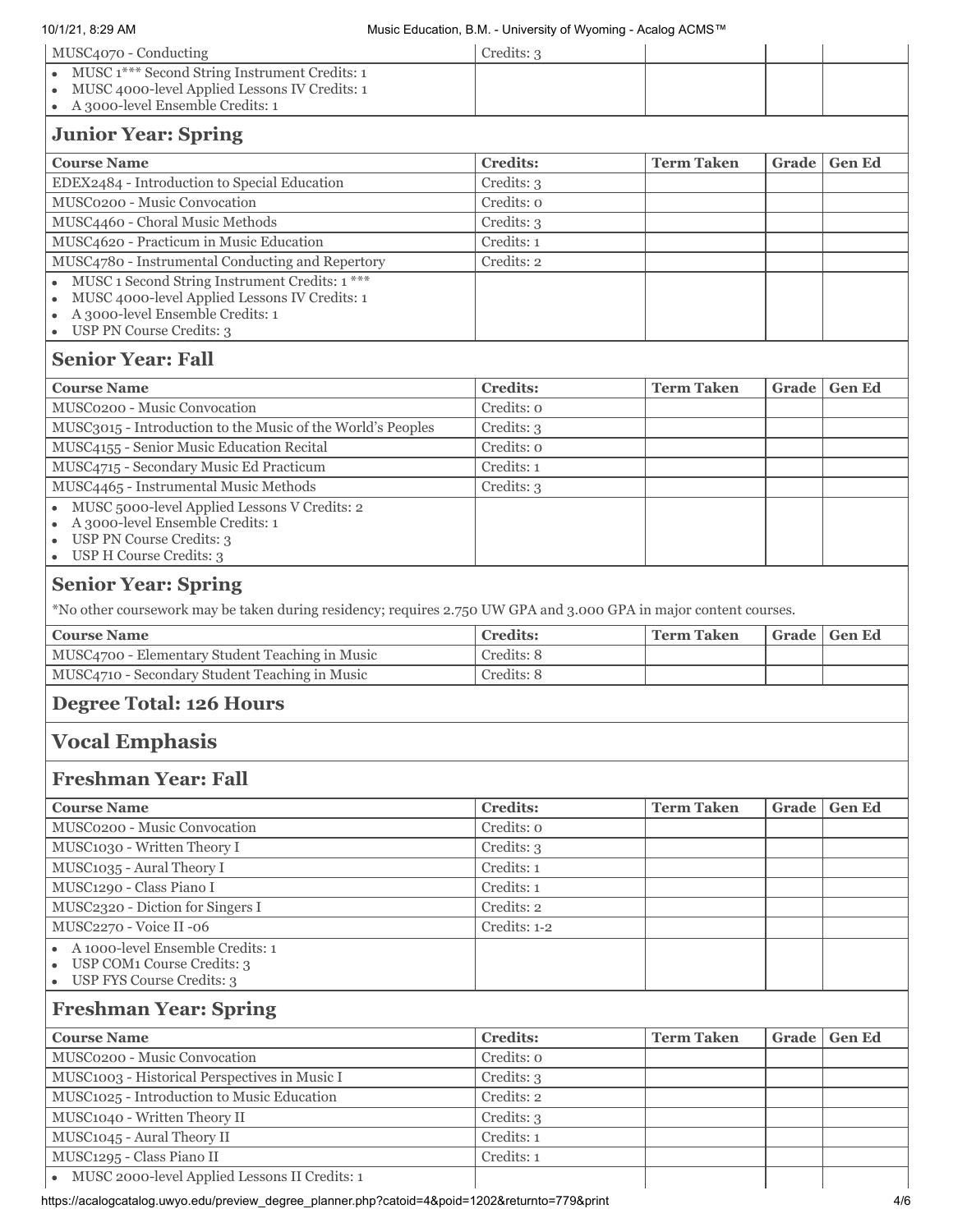| A 1000-level Ensemble Credits: 1<br>USP Q Course Credits: 3                                                                                                                                                                                                                                                                                                                                                                                                               |                 |                   |              |               |
|---------------------------------------------------------------------------------------------------------------------------------------------------------------------------------------------------------------------------------------------------------------------------------------------------------------------------------------------------------------------------------------------------------------------------------------------------------------------------|-----------------|-------------------|--------------|---------------|
| <b>Sophomore Year: Fall</b>                                                                                                                                                                                                                                                                                                                                                                                                                                               |                 |                   |              |               |
| <b>Course Name</b>                                                                                                                                                                                                                                                                                                                                                                                                                                                        | <b>Credits:</b> | <b>Term Taken</b> | Grade        | <b>Gen Ed</b> |
| MUSC0200 - Music Convocation                                                                                                                                                                                                                                                                                                                                                                                                                                              | Credits: o      |                   |              |               |
| MUSC1340 - Public School Methods: Voice I                                                                                                                                                                                                                                                                                                                                                                                                                                 | Credits: 1      |                   |              |               |
| MUSC1352 - Public School Tech: Woodwinds                                                                                                                                                                                                                                                                                                                                                                                                                                  | Credits: 2      |                   |              |               |
| MUSC1360 - Public School Methods: Guitar                                                                                                                                                                                                                                                                                                                                                                                                                                  | Credits: 1      |                   |              |               |
| MUSC2030 - Written Theory III                                                                                                                                                                                                                                                                                                                                                                                                                                             | Credits: 3      |                   |              |               |
| MUSC2035 - Aural Theory III                                                                                                                                                                                                                                                                                                                                                                                                                                               | Credits: 1      |                   |              |               |
| MUSC2050 - Historical Perspectives in Music II                                                                                                                                                                                                                                                                                                                                                                                                                            | Credits: 3      |                   |              |               |
| MUSC2290 - Class Piano III                                                                                                                                                                                                                                                                                                                                                                                                                                                | Credits: 1      |                   |              |               |
| MUSC 3000-level Applied Lessons III Credits: 1<br>A 1000-level Ensemble Credits: 1<br>USP COM2 Course Credits: 3                                                                                                                                                                                                                                                                                                                                                          |                 |                   |              |               |
| <b>Sophomore Year: Spring</b>                                                                                                                                                                                                                                                                                                                                                                                                                                             |                 |                   |              |               |
| <b>Course Name</b>                                                                                                                                                                                                                                                                                                                                                                                                                                                        | <b>Credits:</b> | <b>Term Taken</b> | <b>Grade</b> | <b>Gen Ed</b> |
| MUSC0200 - Music Convocation                                                                                                                                                                                                                                                                                                                                                                                                                                              | Credits: o      |                   |              |               |
| MUSC1312 - Public School Tech: Brass                                                                                                                                                                                                                                                                                                                                                                                                                                      | Credits: 2      |                   |              |               |
| MUSC1332 - Public School Tech: Strings                                                                                                                                                                                                                                                                                                                                                                                                                                    | Credits: 2      |                   |              |               |
| MUSC2040 - Written Theory IV                                                                                                                                                                                                                                                                                                                                                                                                                                              | Credits: 3      |                   |              |               |
| MUSC2045 - Aural Theory IV                                                                                                                                                                                                                                                                                                                                                                                                                                                | Credits: 1      |                   |              |               |
| MUSC2055 - Historical Perspectives II                                                                                                                                                                                                                                                                                                                                                                                                                                     | Credits: 3      |                   |              |               |
| MUSC2295 - Class Piano IV                                                                                                                                                                                                                                                                                                                                                                                                                                                 | Credits: 1      |                   |              |               |
| MUSC2395 - Piano Proficiency                                                                                                                                                                                                                                                                                                                                                                                                                                              | Credits: o      |                   |              |               |
| MUSC3255 - Sophomore Qualifying Performance Jury                                                                                                                                                                                                                                                                                                                                                                                                                          | Credits: o      |                   |              |               |
| MUSC3265 - Music Education Proficiency Review                                                                                                                                                                                                                                                                                                                                                                                                                             | Credits: o      |                   |              |               |
| MUSC 3000-level Applied Lessons III Credits: 1<br>A 1000-level Ensemble Credits: 1<br>USP V Course Credits: 3<br>$\bullet$                                                                                                                                                                                                                                                                                                                                                |                 |                   |              |               |
| <b>Junior Year: Fall</b>                                                                                                                                                                                                                                                                                                                                                                                                                                                  |                 |                   |              |               |
| <b>Course Name</b>                                                                                                                                                                                                                                                                                                                                                                                                                                                        | <b>Credits:</b> | <b>Term Taken</b> | Grade        | <b>Gen Ed</b> |
| EDST2450 - Foundations of Development and Learning                                                                                                                                                                                                                                                                                                                                                                                                                        | Credits: 3      |                   |              |               |
| MUSC0200 - Music Convocation                                                                                                                                                                                                                                                                                                                                                                                                                                              | Credits: o      |                   |              |               |
| MUSC1322 - Public School Tech: Percussion                                                                                                                                                                                                                                                                                                                                                                                                                                 | Credits: 2      |                   |              |               |
|                                                                                                                                                                                                                                                                                                                                                                                                                                                                           |                 |                   |              |               |
|                                                                                                                                                                                                                                                                                                                                                                                                                                                                           | Credits: 3      |                   |              |               |
|                                                                                                                                                                                                                                                                                                                                                                                                                                                                           | Credits: 1      |                   |              |               |
|                                                                                                                                                                                                                                                                                                                                                                                                                                                                           | Credits: 3      |                   |              |               |
| MUSC 4000-level Applied Lessons IV Credits: 1<br>A 3000-level Ensemble Credits: 1                                                                                                                                                                                                                                                                                                                                                                                         |                 |                   |              |               |
|                                                                                                                                                                                                                                                                                                                                                                                                                                                                           |                 |                   |              |               |
|                                                                                                                                                                                                                                                                                                                                                                                                                                                                           | <b>Credits:</b> | <b>Term Taken</b> | <b>Grade</b> |               |
|                                                                                                                                                                                                                                                                                                                                                                                                                                                                           | Credits: 3      |                   |              |               |
|                                                                                                                                                                                                                                                                                                                                                                                                                                                                           | Credits: o      |                   |              |               |
|                                                                                                                                                                                                                                                                                                                                                                                                                                                                           | Credits: 3      |                   |              |               |
|                                                                                                                                                                                                                                                                                                                                                                                                                                                                           | Credits: 1      |                   |              |               |
|                                                                                                                                                                                                                                                                                                                                                                                                                                                                           | Credits: 2      |                   |              |               |
| MUSC 4000-level Applied Lessons IV Credits: 1<br>A 3000-level Ensemble Credits: 1<br>USP PN Course Credits: 3                                                                                                                                                                                                                                                                                                                                                             |                 |                   |              |               |
| $\bullet$                                                                                                                                                                                                                                                                                                                                                                                                                                                                 |                 |                   |              | <b>Gen Ed</b> |
|                                                                                                                                                                                                                                                                                                                                                                                                                                                                           | <b>Credits:</b> | <b>Term Taken</b> | Grade        | <b>Gen Ed</b> |
| MUSC4455 - Elem General Music Methods<br>MUSC4705 - Elementary Music Ed Practicum<br>MUSC4070 - Conducting<br>$\bullet$<br><b>Junior Year: Spring</b><br><b>Course Name</b><br>EDEX2484 - Introduction to Special Education<br>MUSC0200 - Music Convocation<br>MUSC4460 - Choral Music Methods<br>MUSC4620 - Practicum in Music Education<br>MUSC4790 - Choral Conducting and Repertory<br><b>Senior Year: Fall</b><br><b>Course Name</b><br>MUSC0200 - Music Convocation | Credits: o      |                   |              |               |
| MUSC3015 - Introduction to the Music of the World's Peoples                                                                                                                                                                                                                                                                                                                                                                                                               | Credits: 3      |                   |              |               |